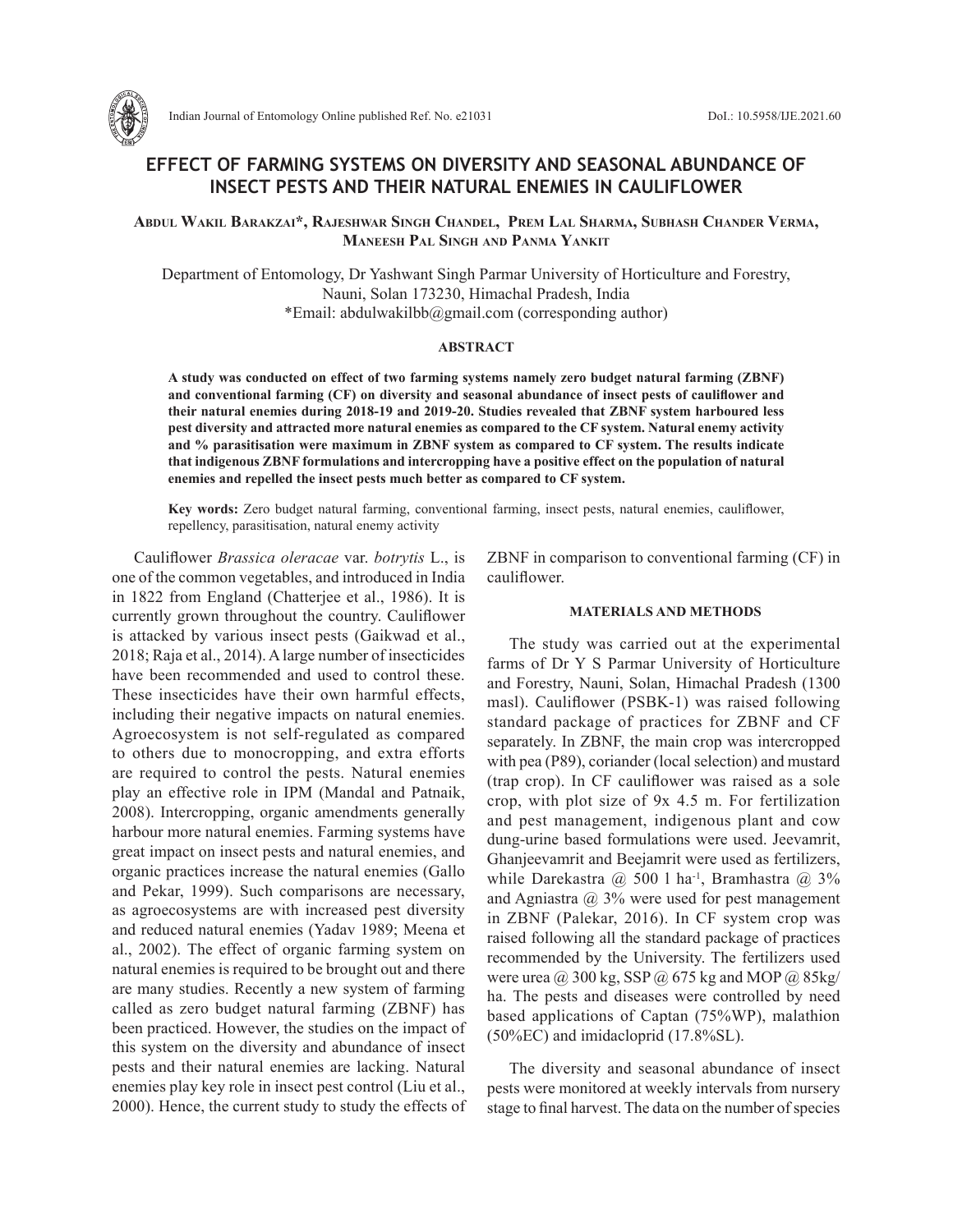of pests and their natural enemies and the density of each species were observed. The population density of aphids, whitefly, caterpillars and beetles were counted on plant basis from 50 randomly selected plants in each case. The natural enemies viz. coccinellids and syrphid flies' density were observed by directly counting the beetles and maggots/ plant; in case of parasitized aphids, the parasitized ones were collected from 50 randomly selected plants and kept in the laboratory for emergence of adult parasitoids. The parasitized larvae of diamond back moth and cabbage butterfly were collected from sampling plants and kept in the laboratory for the emergence of parasitoids. The diversity of insect pests and natural enemies were analysed through Simpson Index (Simpson, 1949) and Shannon- Wiener Index (Shannon, 1948). For evaluating the seasonal abundance, weekly data collected were statistically analysed using t-Test by OP-STAT software (Sheoran et al., 1998).

## **RESULTS AND DISCUSSION**

Diversity of insect pests and natural enemies: During 2018-19, six species of insect pests (under 6 genera and families each) were observed on cauliflower crop under ZBNF and CF systems. The pests include: the cabbage aphid *Brevicoryne brassicae* (L.); flea beetle *Phyllotreta* sp; greenhouse whitefly *Trialeurodes vaporariorum* (Westsood); diamond back moth *Plutella xylostella* (L.); cabbage head borer *Hellula undalis* (F.) and cabbage butterfly *Pieris brassicae* (L.). During 2019-20, in ZBNF system the diversity and species composition remained the same as that of previous year. In CF system, in addition to the above insect pests cabbage semilooper *Thysanoplusia orichalcea*  (F.) was observed. As regards natural enemies, seven species were found associated with insect pests under ZBNF system. Out of these, five were predators and two parasitoids. Among predators, two coccinellids i.e. *Coccinella septempunctata* (L.) and *Hippodamia* 

*variegata* (Goeze); and three syrphids i.e. *Episyrphus balteatus* (De Geer), *Eupeodes frequens* (Matsumura) and *Metasyrphus confrator* (Wiedemann) were observed. The parasitoids observed were *Diaeretiella rapae* (Mc'Intosh) parasitizing the cabbage aphid, and *Diadegma semiclausam* (Hellen) parasitizing the larvae of *P. xylostella*.

During 2019-20 in ZBNF system, eight species of natural enemies were observed, all the species observed in the previous year were found along with the parasitoid *Cotesia glomerata* (L.) parasitizing the larvae of butterfly. In cauliflower grown under the conventional farming system, six species of natural enemies were observed during both the years of study. Five of them were predators and one was parasitoid. Among the five predators, two coccinellids i.e. *C. septempunctata* and *H. variegata*; and three syrphids i.e. *E. balteatus*, *E. frequens* and *M. confrator* were observed. The parasitoid observed was *D. rapae* parasitizing the cabbage aphid. The insect pest diversity indices revealed that CF based cauliflower ecosystem was more diverse than ZBNF system, while, the natural enemies' diversity indices revealed that ZBNF based system was more diverse (Table 1). This is possibly because of higher crop diversity and non-application of insecticides in the ZBNF system.

Seasonal abundance: The cabbage aphid appeared during the last week of October, 2018 (44<sup>th</sup> standard week (SW)- 2.74 $\pm$  0.30 and 4.18 $\pm$  0.40 aphids plant<sup>-1</sup> in ZBNF and CF systems, respectively during 2018- 19; and reached peak incidence of 23.40± 4.00 and  $27.74\pm 5.09$  aphids plant<sup>-1</sup>) during 6<sup>th</sup> and 5<sup>th</sup> SW in ZBNF and CF systems, respectively. In 2019-20, the aphids appeared  $@2.04 \pm 0.38$  and  $4.04 \pm 0.66$  aphids plant<sup>-1</sup> in ZBNF and CF systems, during the last week of October, 2019 (44<sup>th</sup> SW), and peaked to  $18.88 \pm 3.94$ and  $28.38\pm 4.94$  aphids plant<sup>-1</sup> during 6<sup>th</sup> and 5<sup>th</sup> SW in ZBNF and CF systems, respectively (Fig.1A). The

Table 1. Diversity indices of insect pests and their natural enemies in cauliflower under ZBNF and CF systems (2018-19, 2019-20)

| Diversity indices | Insect-pests    |      |                 |      | Natural enemies |      |                 |      |
|-------------------|-----------------|------|-----------------|------|-----------------|------|-----------------|------|
|                   | 2018-19         |      | 2019-20         |      | 2018-19         |      | 2019-20         |      |
|                   | Farming systems |      | Farming systems |      | Farming systems |      | Farming systems |      |
|                   | <b>ZBNF</b>     | CF   | <b>ZBNF</b>     | CF   | <b>ZBNF</b>     | CF   | ZBNF            | CF   |
| Simpson index     | 0.78            | 0.68 | 0.74            | 0.64 | 0.51            | 0.54 | 0.47            | 0.50 |
| Shannon index (H) | 0.73            | 0.99 | 0.82            | 1.06 | 1.23            | 0.78 | 1.38            | 0.83 |
| H<br>max          | 1.79            | 1.79 | 1.79            | 1.94 | 1.38            | 1.10 | 1.60            | 1.10 |
| Evenness $(J)$    | 0.41            | 0.55 | 0.46            | 0.55 | 0.89            | 0.71 | 0.86            | 0.75 |
| Dominance (D)     | 0.59            | 0.45 | 0.54            | 0.45 | 0.11            | 0.29 | 0.14            | 0.25 |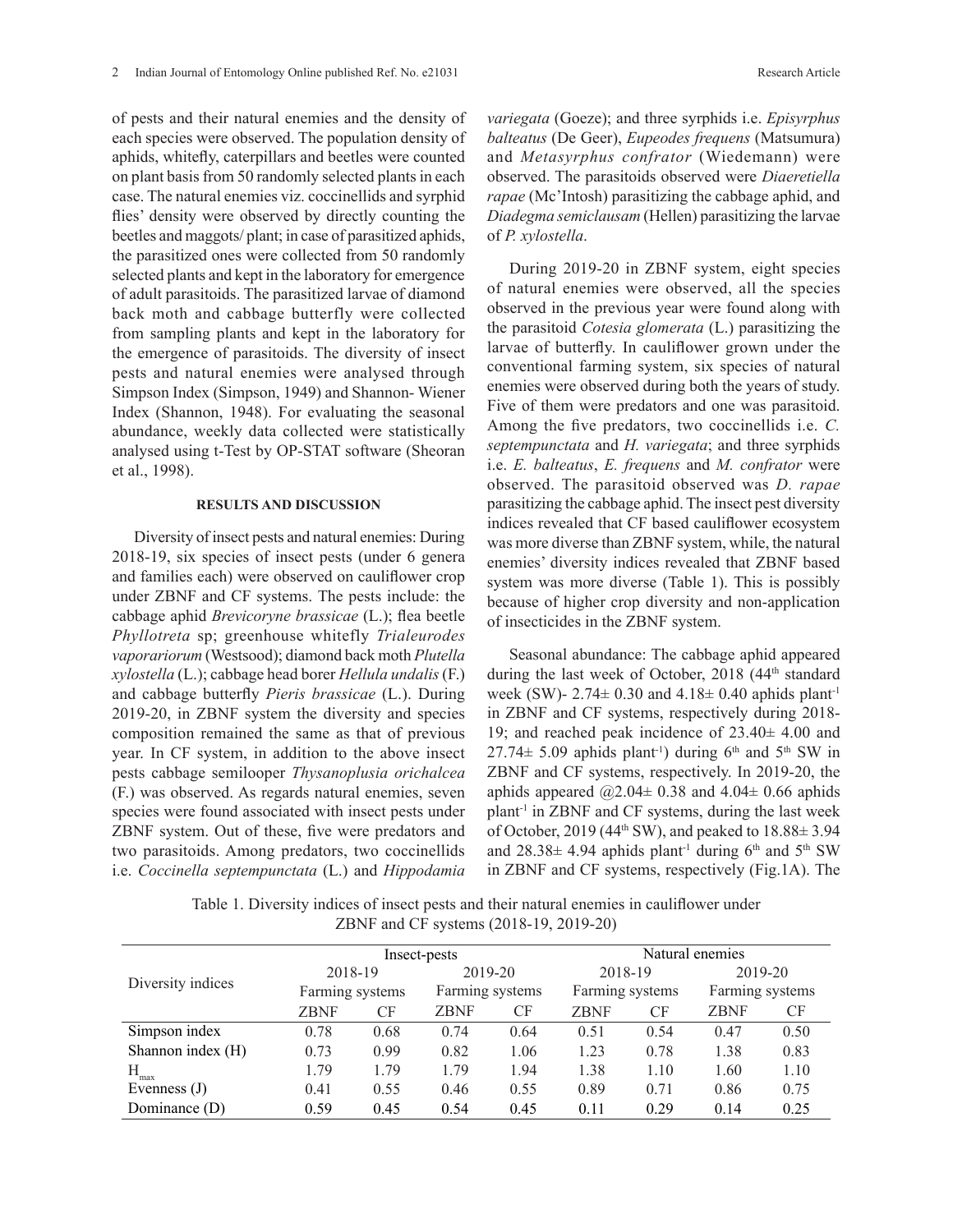flea beetle appeared during the last week of October, 2018 (44<sup>th</sup> standard week)  $(a)0.14 \pm 0.05$  and  $(0.30 \pm 0.07)$ beetles plant<sup>-1</sup> in ZBNF and CF systems, and reached peak of  $0.28 \pm 0.08$  and  $0.60 \pm 0.12$  beetle plant<sup>-1</sup> during the  $50<sup>th</sup>$  SW in ZBNF and CF systems, respectively; during the second year, the incidence appeared during the last week of October, 2019 (44<sup>th</sup> SW)  $\omega$  0.10  $\pm$  0.04 and  $0.26 \pm 0.06$  beetle plant<sup>-1</sup> in ZBNF and CF systems respectively; these reached the peak in the second week of December, 2019 (50<sup>th</sup> SW) @ 0.24± 0.07 and week of February, 2019 (8<sup>th</sup> SW) @0.96± 0  $0.58\pm 0.13$  beetles plant<sup>-1</sup> in ZBNF and CF systems, respectively (Fig.1B). CF system; during 0.13 beetles plant<sup>-1</sup> in 2  $20.13$  becaus plant in  $0.58 + 0.13$  beetles pla

Whitefly infestation started on 47<sup>th</sup> SW in ZBNF and CF systems, with the peak reaching in  $52<sup>nd</sup>$  SW (0.58 $\pm$ 0.16 and  $1.28 \pm 0.28$  whiteflies plant<sup>-1</sup>) in ZBNF and CF systems, respectively in 2018-19; in 2019-20, the incidence appeared during the third week of November,  $2019$  (47<sup>th</sup> SW) and reached the peak in the last week of December, 2019 (52th SW) (Fig.1C). During 2018- 19. Diamond back moth (DBM) started on 1<sup>st</sup> SW in ZBNF and CF systems, and reached peak in the third f December, 2019 (50<sup>th</sup> SW) @ 0.24 ± 0.07 and week of February, 2019 (8<sup>th</sup> SW) @ 0.96 ± 0.16 larvae 0.13 beetles plant<sup>-1</sup> in ZBNF and CF systems, plant<sup>-1</sup> in ZBNF system, and  $1.40 \pm 0.18$  larvae plant<sup>-1</sup> in  $\overline{B}$ CF system; during 2nd year, the incidence started during  $1<sup>1</sup>$ 



Effect of farming systems on diversity and seasonal abundance of insect pests and their natural enemies in cauliflower 3 Abdul Wakil Barakzai et al.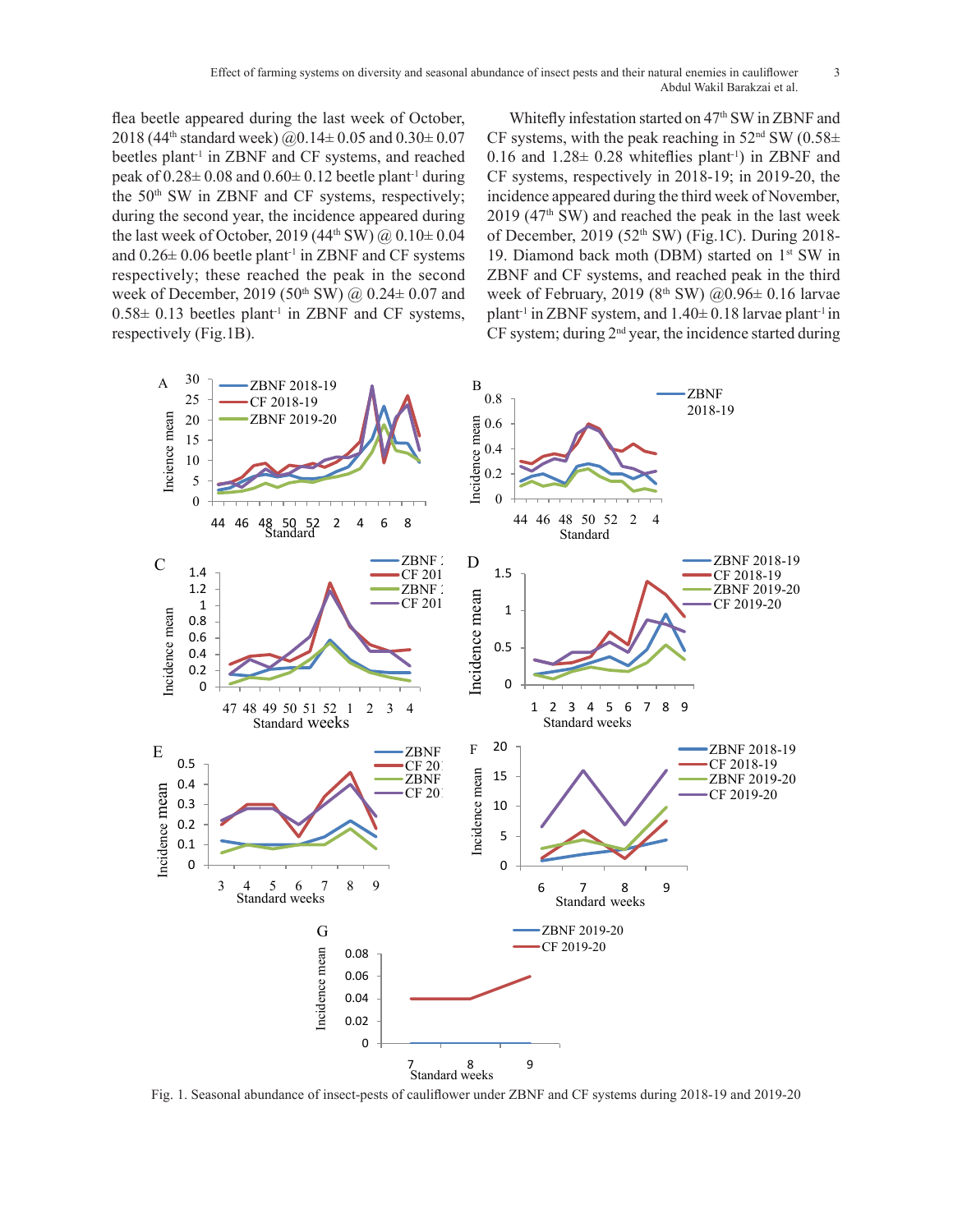the first week of January,  $2020$  ( $1<sup>st</sup>$  SW) and reached the peak of  $0.54 \pm 0.10$  larvae plant<sup>-1</sup> in ZBNF system, during the third week of February,  $2020$  (8<sup>th</sup> SW); while, in CF system, peak was at  $0.88\pm 0.16$  larvae plant<sup>-1</sup>) in the second week of February, 2020 ( $7<sup>th</sup>$  SW) (Fig.1D). Likewise, cabbage head borer started infesting the crop during 3rd SW in both the systems in both the seasons with peak incidence being during the  $8<sup>th</sup>$  SW (Fig.1E). Cabbage butterfly infestation started in the first week of February, 2019 and 2020 i.e.  $6<sup>th</sup>$  SW, with its larval counts reaching the peak in the fourth week of February, 2019 and 2020 (9th SW-  $6.52 \pm 2.37$  and  $16.00 \pm 3.97$  larvae plant<sup>-1</sup> in ZBNF and CF systems, 2019; and  $6.86 \pm 2.15$  and  $16.06 \pm 3.94$  larvae plant<sup>-1</sup> in 2020, respectively (Fig.1F). Cabbage semilooper was recorded only in CF system and infestation started on  $7<sup>th</sup>$  SW, with peak incidence recorded on  $9<sup>th</sup>$  SW during second year (Fig.1.G). In case of natural enemies *D. rapae* parasitization was observed on 44<sup>th</sup> and 46<sup>th</sup> standard weeks in of ZBNF and CF systems during 2018-19 and its peak incidence (1.28 $\pm$  0.35 and 1.94 $\pm$ 0.39 mummified aphids plant<sup>-1</sup>) were recorded on  $5<sup>th</sup>$  and 6<sup>th</sup> SW in CF and ZBNF systems. During 2019-20 the peak incidence of  $1.60 \pm 0.33$  and  $2.26 \pm 0.47$  mummified aphids plant<sup>-1</sup> was observed on  $5<sup>th</sup>$  and  $6<sup>th</sup>$  SW in CF and ZBNF systems, respectively.

The maximum parasitization (13.56 and 4.61%) was observed on  $1<sup>st</sup>$  and  $5<sup>th</sup>$  SW, 2019 in ZBNF and CF systems, respectively. During 2019-20 peak parasitisation (22.22 and 6.40%) was observed on 52nd and 46th SW in ZBNF and CF systems, respectively (Fig. 2A). Activity of coccinellids started  $(0.10 \pm 0.04)$ and  $0.08\pm 0.04$  beetles plant<sup>-1</sup>) on 46<sup>th</sup> and 47<sup>th</sup> SW during 2018-19, and  $0.16 \pm 0.06$  and  $0.08 \pm 0.04$  beetles plant-1 during 2019-20, in ZBNF and CF systems. Peak occurrence of coccinellids  $(0.58 \pm 0.12 \text{ and } 0.28 \pm 0.09$ beetles plant<sup>-1</sup>) was observed during  $6<sup>th</sup>$  and  $7<sup>th</sup>$  SW in 2018-19, and  $(0.86 \pm 0.17$  and  $(0.42 \pm 0.11)$  beetles plant<sup>-1</sup>) during 2019-20, in ZBNF and CF systems (Fig. 2B). Syrphids appeared during  $50<sup>th</sup>$  and  $51<sup>st</sup>$  SW in ZBNF and CF systems during both seasons with maximum counts observed on 8th SW (Fig. 2C); *D. semiclausam* appeared on 5<sup>th</sup> SW in ZBNF, while it was not observed in CF system during both seasons- maximum was on 9th SW in ZBNF system in both seasons (Fig. 2D). Similarly, parasitic wasp, *C. glomerata* was seen only in ZBNF system during 2019-20 and this occurred during  $8<sup>th</sup>$  SW with peak being in  $9<sup>th</sup>$  standard week (Fig. 2E).

In ZBNF system organic amendment and intercropping had an impact on natural enemies and use of intercrop also repelled certain insect pests up to a remarkable level. Sharma et al. (2020) also observed similar insect pests in their study from cauliflower, revealing 14 species of insect pests, of which seven are similar as in this study. Rana (2019) also reported these pests from the cruciferous ecosystem from Himachal Pradesh and revealed a better impact of ZBNF than CF system. Current study recovered all insect pests reported by Rana (2019) except green peach aphid *Myzus persicae* (Sulzer). Similar results were obtained by Mishra et al. (2018) where cabbage aphids (*B. brassicae*) appeared from  $35<sup>th</sup>$  to  $47<sup>th</sup>$  SW in cauliflower ecosystem. Mandal and Patnaik (2008) also observed insects of cole crops with peak incidence of *B. brassicae* during January and February. Patra et al. (2013) documented the seasonal abundance of DBM during late February to early March, which is in accordance with the present results. Singh et al. (2015) reported DBM from the  $2<sup>nd</sup>$  SW and peak in  $8<sup>th</sup>$  SW. Embaby (2015) observed similar incidence of *B. brassicae* and DBM. Dewanda and Khan (2016) also found DBM on cauliflower during the first week of September which gradually increased and reached its peak during first week of November. Similar results were reported by Meena and Singh (2012) on DBM that it appeared 35 days after transplanting of cabbage with peak in the last week of January. Das et al. (2017) studied the effect of temperature (ºC) on species richness of whitefly in mustard- incidence was very low at 20 November, 2015, which gradually reached the peak in 19 March, 2016.

Khan and Talukder (2017) studied the influence of weather factors on the abundance and population dynamics of *P. brassicae* on cabbage- and found that larval incidence ranged from 0.58 to1.98 larvae/ plant with peak on 5<sup>th</sup> February. Sharma et al. (2020) found *C. septempunctata* was the most abundant predator of aphids in cauliflower with relative proportion of 74.55 and 52.98% and the parasitization of *P. xyllostella* by *D. semiclausam* was 28.94 and 30.77%; they also found that *C. glomerata* was the most abundant parasitoid of the larva of *P. brassicae* and *P. rapae* (42.43 and 57.58% during 2017 and 2018, respectively) which is quite similar to present results; and 10 predators and 4 parasitoids were observed in contrast to 5 predators and 3 parasitoids in the present study. The incidence of *P. brassicae* observed now is similar to that reported by Dwivedi et al. (2015). Jakhar and Singh (2018) observed the occurrence of coccinellids in cauliflower with *C. septempunctata* as the most dominant. Gaikwad et al. (2018) studied the insect pests and natural enemies of cauliflower during 2017 and reported the incidence of *B. brassicae, P. xylostella* and *H. undalis*. In addition, they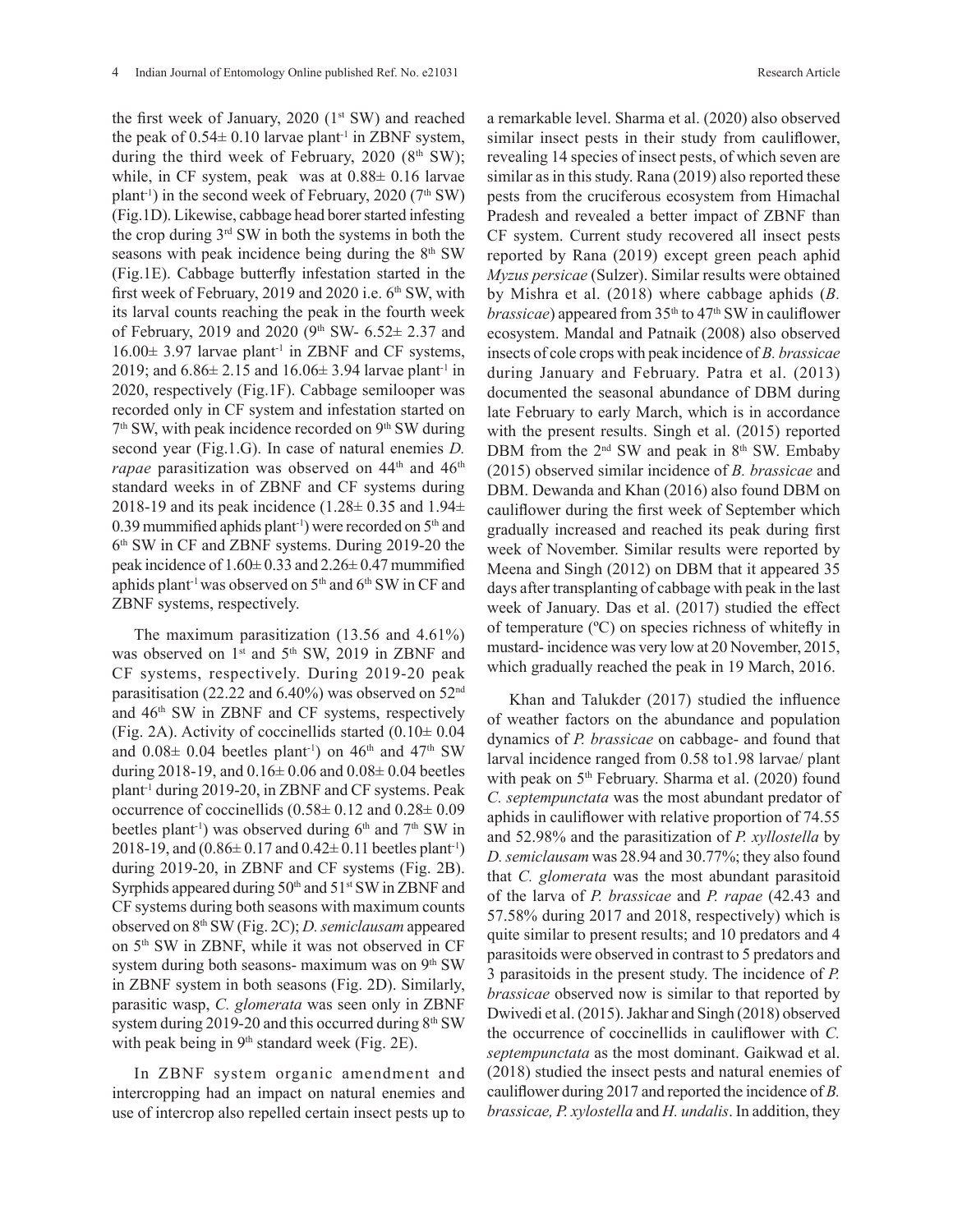Effect of farming systems on diversity and seasonal abundance of insect pests and their natural enemies in cauliflower 5 Abdul Wakil Barakzai et al.



Fig.2. Seasonal abundance of natural enemies of insect pests of cauliflower under ZBNF and CF systems (2018-19, 2019-20)

recorded the occurrence of syrphid flies and mummified aphids. Evidences and results of current study provide a platform to conclude that ZBNF is a better farming system than CF system as it not only repels the pests, but conserves the natural enemies and improves the crop ecosystem.

# **ACKNOWLEDGEMENTS**

The authors thank the Department of Agriculture, Government of Himachal Pradesh for funding the project on Subhash Palekar Natural Farming System under Prakritik Kheti Khushhal Yojna and the Professor and Head, Department of Entomology, Dr Y S Parmar University of Horticulture and Forestry, Nauni, Solan for providing facilities.

#### **REFERENCES**

- Chatterjee S S, Bose T K, Som M G. 1986. Cole crops. Vegetable crops in India. Naya Prakash. Calcutta. 165-247 pp.
- and whiteflies and their predators in mustard fields. Journal of the 2 Bangladesh Agricultural University 15(1): 7-14. Das S, Rahman M, Kamal M, Shishir A. 2017. Species richness of thrips
- Dewanda P, Khan S. 2016. A field study of population dynamics of major insect pests and their natural enemies on cauliflower of Ajmer district. International Journal of Agriculture Science 8: 2642-2645.
- Dwivedi R K, Awaneesh C, Pal R K, Singh D K, Akhilesh T. 2015. Seasonal abundance of cabbage (*Brassica oleracea var*. capitata L.) butterfly (*Pieris brassicae*) and its management. Current Advances in Agricultural Sciences (An International Journal) 4(1): 87-89.
- Embaby E S M, Lotfy D E S. 2015. Ecological studies on cabbage pests. International Journal of Agricultural Technology 11(5): 1145-1160.
- Gaikwad A D, Bhede B V, Bokan S C, Bhosle B B. 2018. Seasonal incidence of major insect pests, natural enemies on cauliflower and